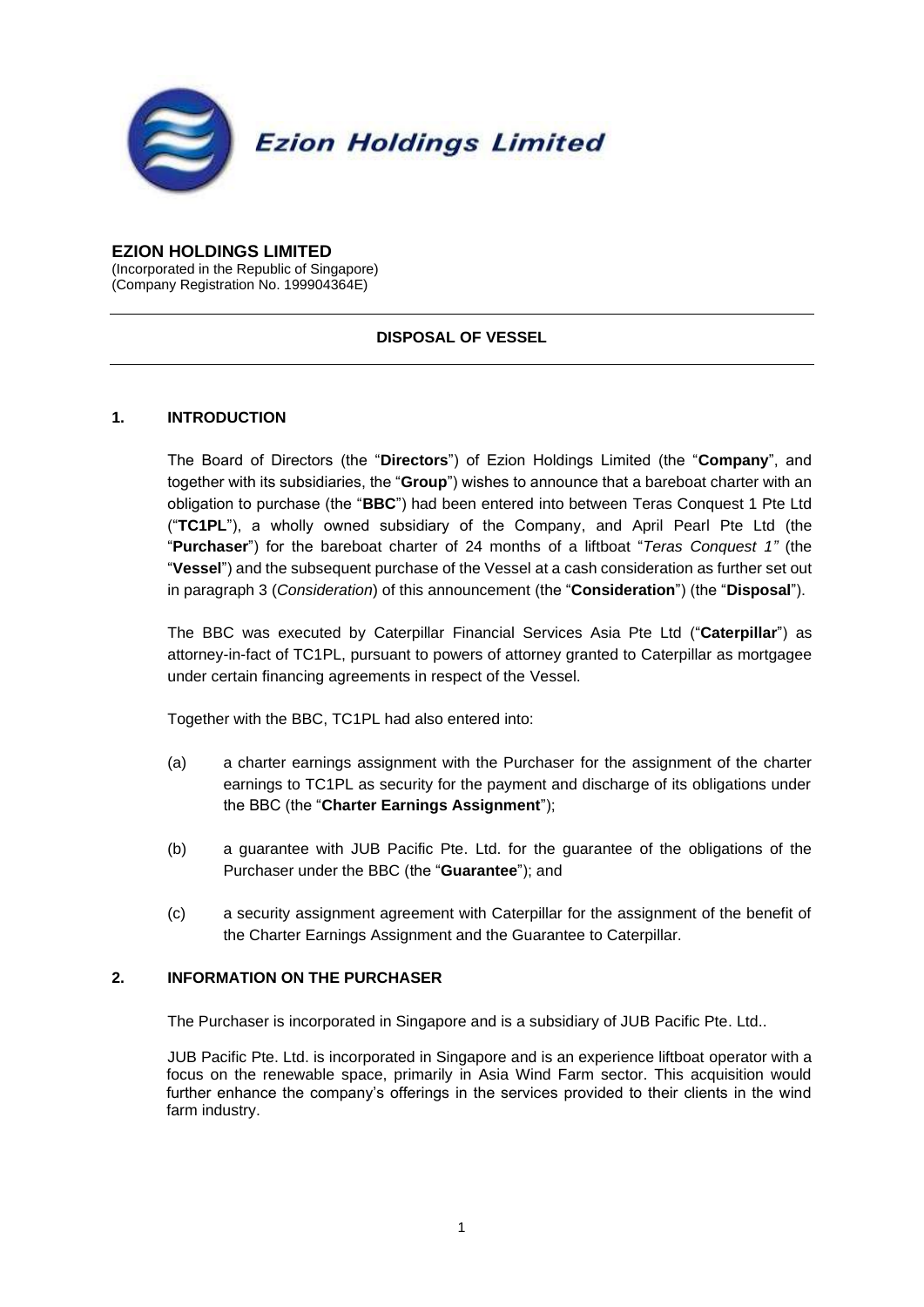# <span id="page-1-0"></span>**3. CONSIDERATION**

| Date (number of months after delivery of | <b>Purchase Price</b>                         |
|------------------------------------------|-----------------------------------------------|
| the Vessel)                              |                                               |
|                                          |                                               |
| $1 - 12$                                 | US\$11,350,000, less the<br>Deposit,<br>the   |
|                                          | Monthly Payments and any other amounts        |
|                                          | payable by the Purchaser and paid by the      |
|                                          | Purchaser as of the date of the purchase (the |
|                                          | "Minimum Consideration").                     |
|                                          |                                               |
| $13 - 20$                                | US\$11,450,000, less the<br>Deposit,<br>the   |
|                                          | Monthly Payments and any other amounts        |
|                                          | payable by the Purchaser and paid by the      |
|                                          | Purchaser as of the date of the purchase.     |
|                                          |                                               |
| $21 - 24$                                | US\$11,500,000, less the<br>Deposit,<br>the   |
|                                          | Monthly Payments and any other amounts        |
|                                          | payable by the Purchaser and paid by the      |
|                                          | Purchaser as of the date of the purchase (the |
|                                          | "Maximum Consideration").                     |
|                                          |                                               |

The Consideration payable for the Vessel is as follows:

For the purposes of the Consideration:

"**Deposit**" means the non-refundable deposit of US\$300,000; and

"**Monthly Payments**" means US\$320,000 per month for the bareboat charter under the BBC, with the first Monthly Payment payable 60 days after delivery.

The Group understands that the Consideration was arrived at after arm's length negotiations, on a "willing buyer and willing seller" basis taking into account, amongst other factors:

- (d) the funds and time required to reactivate the Vessel;
- (e) the operating history of the Vessel;
- (f) the market price of vessels with similar specification to the Vessel;
- (g) the prospect of hire for the Vessel in the current market conditions; and
- (h) the future burn rates of the Vessel.

# **4. SALIENT TERMS OF THE DISPOSAL**

TC1PL has received the Deposit of US\$300,000 and the rest of the Consideration is to be received in accordance with the terms set out in paragraph [3](#page-1-0) (*Consideration*).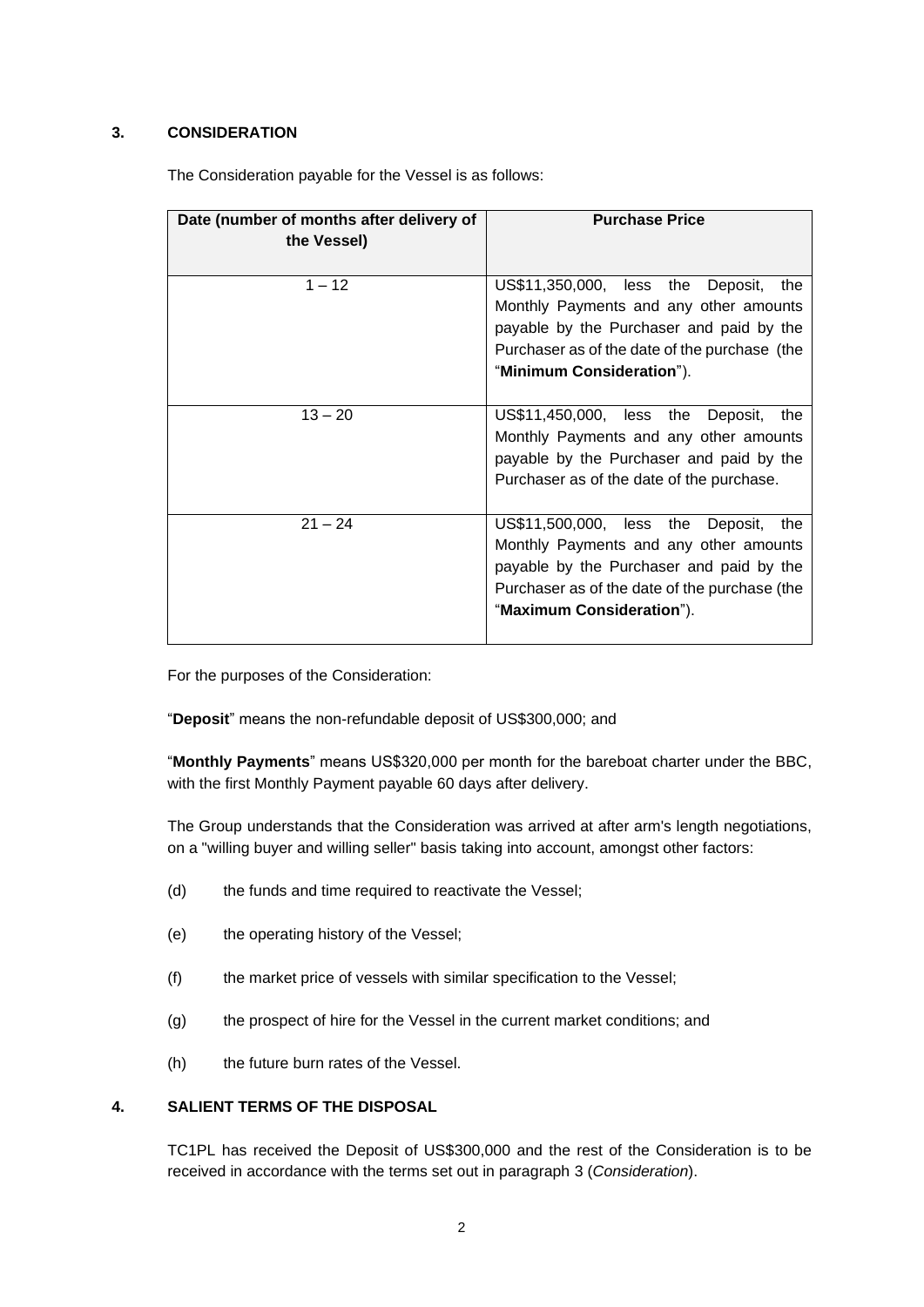## **5. RATIONALE AND USE OF PROCEEDS**

The Consideration received from the Disposal will be utilised to reduce its outstanding liabilities via the partial repayment of its loans. The mortgage over the Vessel will be discharged pursuant to the Disposal.

## **6. FINANCIAL INFORMATION**

## **6.1. Share capital**

The Disposal will not have any impact on the issued and paid-up share capital of the Company.

# **6.2. Net Book Value of the Vessel**

Based on the unaudited financial statements of the Group for the second year and half year period ended 30 June 2021 (the "**2Q2021 FS**"), the net book value of the Vessel is US\$7,465,000.

# **6.3. Excess of the Consideration over the book value of the Vessel**

Based on the Minimum Consideration and Maximum Consideration, the excess of the Consideration over the book value of the Vessel is US\$3,885,000 and US\$4,035,000, respectively.

### **6.4. Net losses attributable to the Vessel**

Based on the 2Q2021 FS, the net losses generated for the six (6) months period ended 30 June 2021 by the Vessel is US\$1,411,868.

### **6.5. Gain on the Disposal**

Based on the Minimum Consideration and Maximum Consideratio, the gain estimated to be generated from the Disposal is US\$3,772,850 and US\$3,842,550 respectively, after considering expected transaction costs, including but not limited to shipbrokers fees, regulatory and compliance costs and fees for legal documentation.

### **6.6. Financial effects**

# **(a) Illustrative nature of financial effects**

The financial effects of the Disposal on the net tangible liabilities per share ("**NTL**") and losses per share ("**LPS**") of the Group, prepared on a proforma basis on the audited consolidated financial statements for the year ended 31 December 2020 and on the assumption that the Disposal will result in the proceeds of US\$11,350,000 and US\$11,500,000 on the basis of the Minimum Consideration and the Maximum Consideration are set out below. The financial effects are purely for illustrative purposes only and are therefore not necessarily indicative of the actual financial position of the Group after the completion of the Disposal.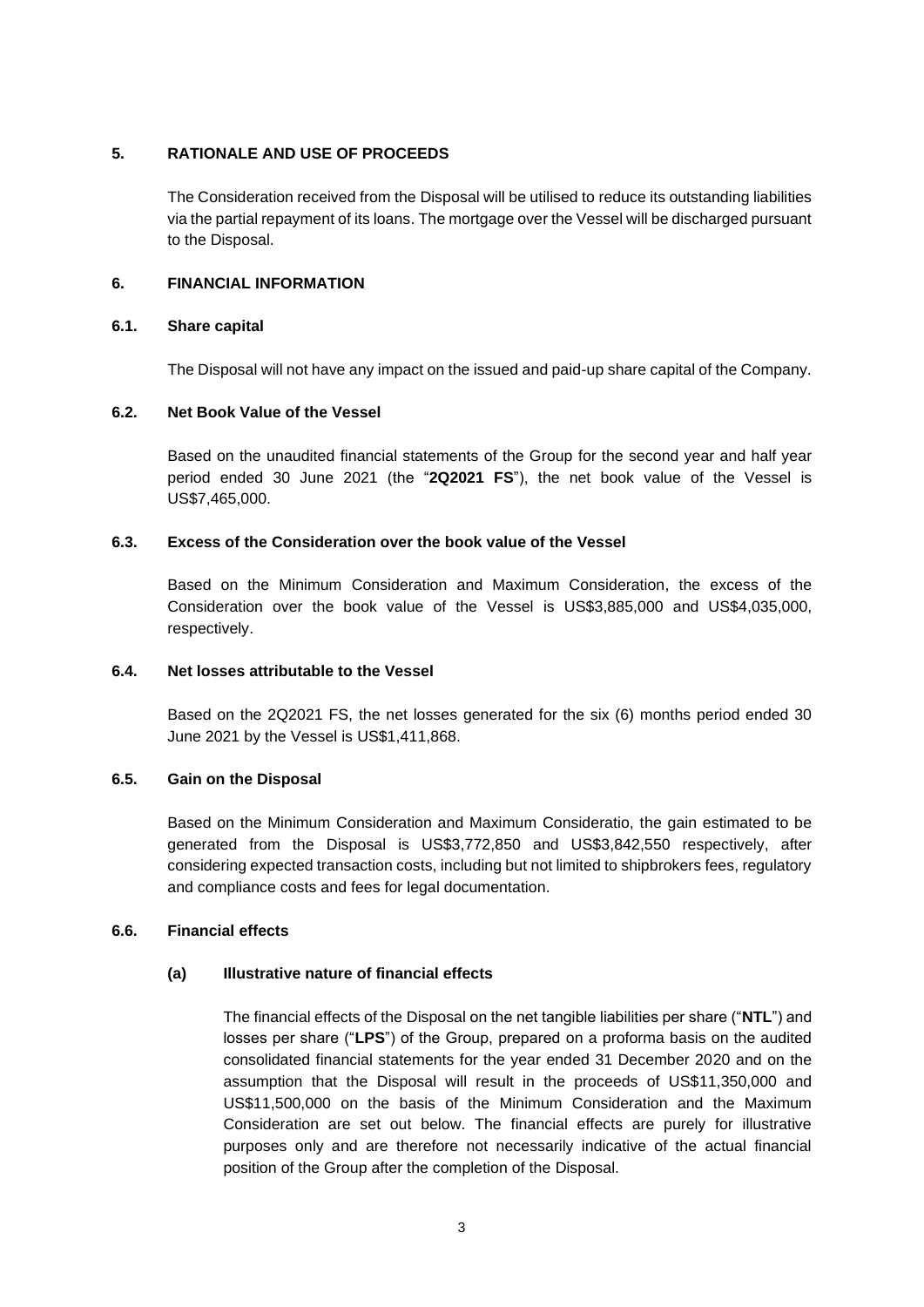### **(b) NTL**

Assuming that the Disposal had been effected on 31 December 2020, the net liabilities per share of the Group as at 31 December 2020 will decrease from 36.82 US cents to 36.73 US cents and 36.72 US cents, based on the Minimum Consideration and the Maximum Consideration respectively.

## **(c) LPS**

Assuming that the Disposals had been effected on 1 January 2020, the basic loss per share and diluted loss per share of the Group for the year ended 31 December 2020 will decrease from a loss per share of 13.55 US cents to a loss per share of 13.45 US cents and 13.45 US cents, based on the Minimum Consideration and the Maximum Consideration respectively.

# **7. LISTING RULE 1006 RELEVANT FIGURES**

The relative figures for the Disposal computed on the bases set out in Rule 1006 of the Listing Manual of the Singapore Exchange Securities Trading Limited (the "**SGX-ST**"), based on the Minimum Consideration and the Maximum Consideration as follows:

| <b>Rule</b><br>1006 | <b>Bases of Calculation</b>                                                                                                                                                                                                                                                                                                 | <b>Relative Figure (%)</b> |
|---------------------|-----------------------------------------------------------------------------------------------------------------------------------------------------------------------------------------------------------------------------------------------------------------------------------------------------------------------------|----------------------------|
| (a)                 | Net asset value of the assets to be disposed of,<br>compared with the Group's net liability value.                                                                                                                                                                                                                          | $-0.54\%^{(1)}$            |
| (b)                 | Net losses attributable to the assets disposed of,<br>compared with the Group's net profits.                                                                                                                                                                                                                                | $22.15\%^{(2)}$            |
| (c)                 | Aggregate value of the consideration<br>received.<br>compared with the Company's market capitalization <sup>(3)</sup><br>based on the total number of issued shares excluding<br>treasury shares.                                                                                                                           | $9.46\%/4) / 9.59\%/5)$    |
| (d)                 | Number of equity securities issued by the Company as<br>consideration for an acquisition, compared with the<br>number of equity securities previously in issue.                                                                                                                                                             | N.A.(6)                    |
| (e)                 | The aggregate volume or amount of proved and<br>probable reserves to be disposed of, compared with the<br>aggregate of the group's proved and probable reserves.<br>This basis is applicable to a disposal of mineral, oil or<br>gas assets by a mineral, oil and gas company, but not<br>to an acquisition of such assets. | N.A.(7)                    |

**Notes:**

(1) Computed based on the net book value of the Vessel of US\$7,465,000 and net liabilities value of the Group of US\$1,372.417 million, as at 30 June 2021.